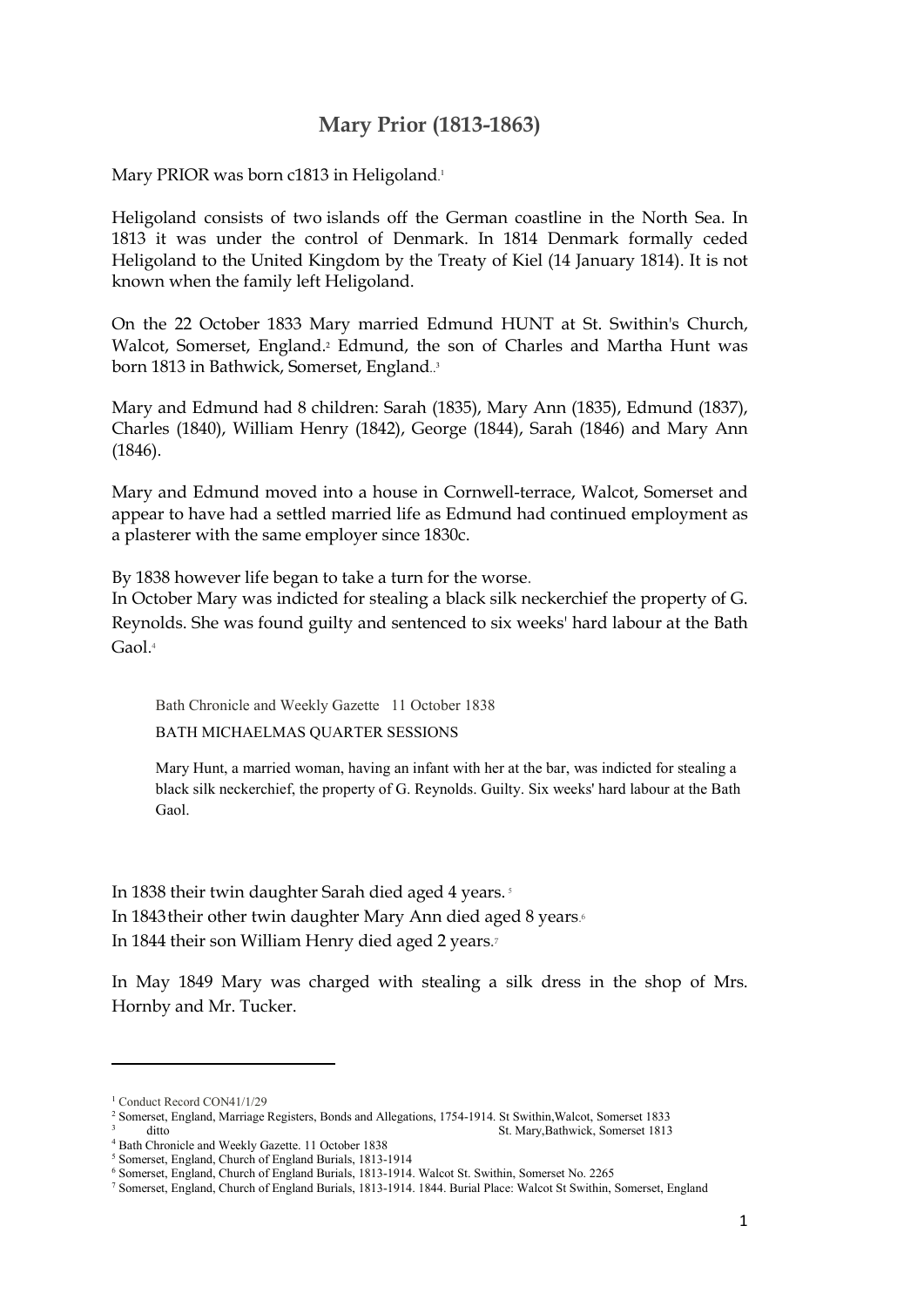Bath Chronicle and Weekly Gazette

No.: 4752 Thursday 17 May 1849

CHARGE OF SHOPLIFTING.- Mary Hunt, a stout full-face woman, with a florid countenance, and respectably attired, was charged with stealing a silk dress in the shop of Mrs. Hornby and Mr. Tucker. A young woman, who went to the shop on Saturday evening to make a purchase, stated that she observed the prisoner, while the shopmen were busy, draw out from a pile of dresses a silk dress, which fell on the floor, and presently afterwards she saw her pick it up, and as witness was going out prisoner went out at the same time, carrying off the dress. Witness watched her across the street to Northumberland Place, and having informed her mistress (Mrs. Sainsbury, on the Borough Walls) of the fact, the latter desired her to follow the prisoner, which she did, and saw her enter a pawnbroker's shop. Witness sent a boy to give information to the prosecutors' shop assistants, and the prisoner was taken into custody. She was remanded till Wednesday.

On 26 Oct 1849 a warrant was issued for the arrest of Mary and she was admitted to Shepton Mallet Gaol, Somerset, England. 8

Mary gave birth to a daughter Mary Ann in October 1849 whilst on remand. 9

Bath Chronicle and Weekly Gazette 1 November 1849

## BATH QUARTER SESSIONS

Mary Hunt, committed today, was indicted for stealing a piece of silk, value £3 : 18s., the property of Messrs. Reynolds and Holman. The prisoner, who is the wife of a respectable man living in Walcot Street, went to the shop of the prosecutors about three weeks since, and whilst making some small purchase contrived to conceal the silk under her cloak. She had before been suspected, and a watch was set upon her on this occasion, by which means the robbery was detected. The prisoner since her apprehension has been delivered of a child in the gaol, which fact prevented her being brought before the magistrates until this day. She was found guilty and sentenced to one month's imprisonment with hard labour.

Although Mary was taken into custody on 26 October 1849 she was not released until 25 November 1849.<sup>10</sup>

Mary had only been home for 2 months when on the 2nd February she was charged with having stolen, on the 26th of January, three silk handkerchiefs, the property of Messrs. Churchill and Smith ; and, on the 2nd of February, six silk handkerchiefs, belonging to Mr. Thomas Tilley.

It was at this time that tragedy really struck the family.

**<sup>.</sup>** <sup>8</sup> Somerset Gaol Registers and Description Books. Somerset Archives & Local Studies, South West Heritage Trust, Taunton, Somerset, England

<sup>9</sup> England and Wales FreeBMD Birth Index 1837-1915. District: BATH. County: Somerset, England Vol 11 ; p43.

<sup>&</sup>lt;sup>10</sup> Somerset, England, Gaol Registers, 1807-1879. Shepton Mallet Gaol Register of Prisoners Before and After Trial (Bath Only) 1842 - 1871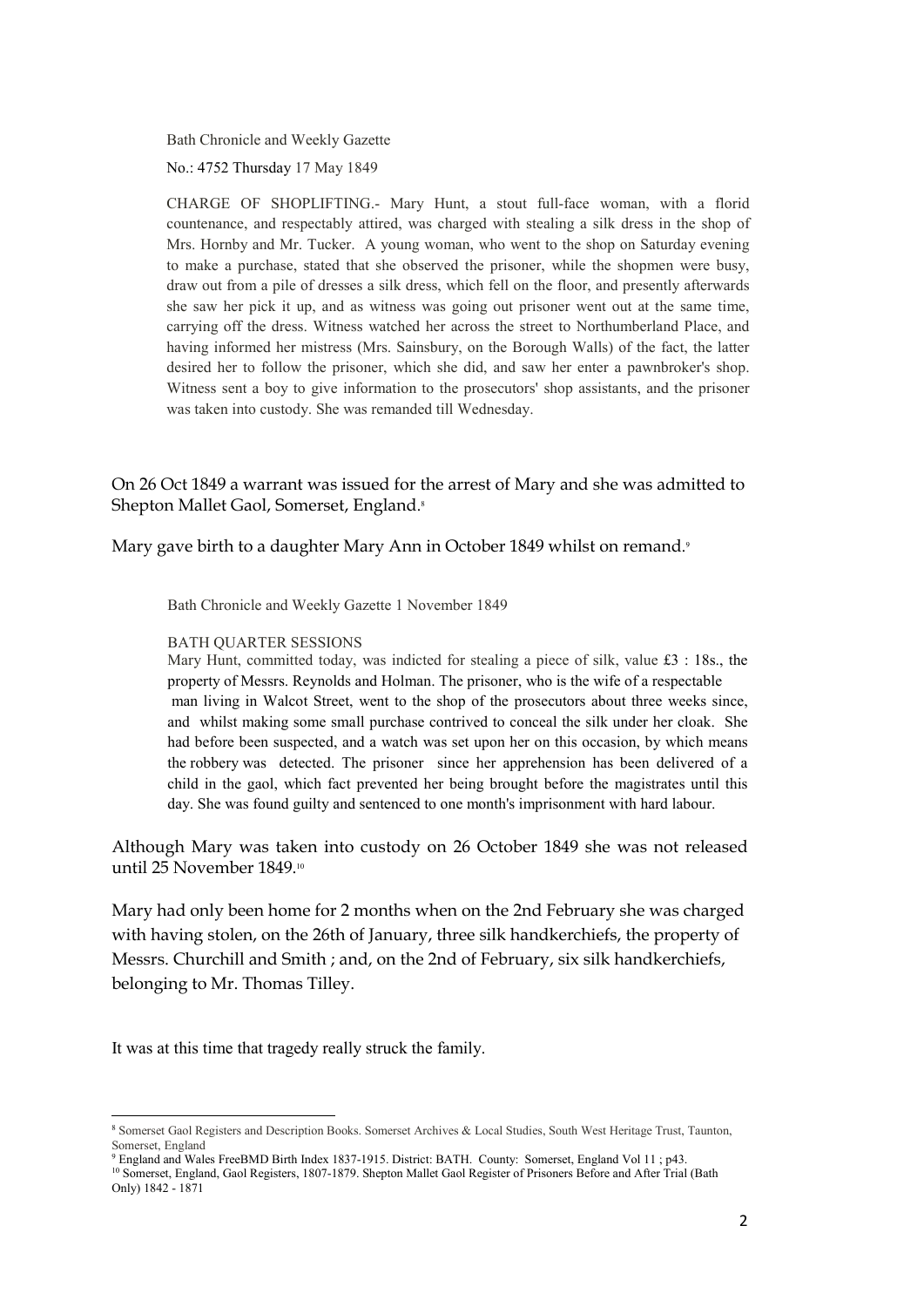Her husband Edmund was very hurt at the disgrace put on him by his wife's conduct and after her last arrest he had been heard to say that if she ever committed another crime he would put an end to his existence.<sup>11</sup>

On the night of February 2 he returned home and was told by a neighbour that his wife had been arrested again. He became very agitated and went into his house and told his son to get his three year old daughter Sarah from her bed. He sent the boy back to bed and the house heading towards the river Avon which ran behind the house.

The next morning the alarm was given the river was searched and his body was discovered 50 yards below his own house and his daughter's body was found 18 miles below the spot where the catastrophe happened.12

The case created much interest around the country with headlines like : MELANCHOLY SUICIDE AND INFANTICIDE (Inverness Courier.14 Feb 1850) and DISTRESSING SUICIDE AND MURDER (Sussex Advertiser 12 Feb 1850).

Edmund was described "as a plasterer by trade and an honest and industrious man, having worked for one master upwards of twenty years. His wife, however, had a great predilection for stealing, and has several times been apprehended on charges of shoplifting. The poor fellow seems to have experienced great anxiety and sorrow on account of his wife's conduct, and upon the last occasion of her apprehension, three or four months ago, he declared that if she again brought him into similar disgrace, he would do away with himself.<sup>13</sup>

Mary appeared before the Bath Sessions on 8 April 1850 and was found guilty. She was sentenced to ten years' transportation.

Bath Chronicle and Weekly Gazette 11 April 1850 No. 4799

Thursday April 1, 1850 Bath Sessions

Mary Hunt, 35, widow, was then charged with having stolen, on the 26th of January, three silk handkerchiefs, the property of Messrs. Churchill and Smith ; and, on the 2nd of February, six silk handkerchiefs, belonging to Mr. Thomas Tilley. This was a case of shoplifting, also fully reported by us at the time it was heard before the Magistrates, in which it was proved that the prisoner went into the drapery establishments of the parties above referred to, and asked to look at some silk handkerchiefs, some of which she contrived to convey away from each place. They were afterwards pawned by her, which led to her apprehension and identity. The Jury found her guilty, and the Recorder, in passing sentence, observed that he had never known a more disgraceful or distressing case than this. the prisoner had not committed the theft from want, and he found that she had been committed

 $\overline{a}$ 

<sup>&</sup>lt;sup>11</sup> Bath Chronicle and Weekly Gazette. No. 4790. Thursday 7 February 1850

<sup>&</sup>lt;sup>12</sup> The North Wales Chronicle, Tues., Freb. 12, 1850 p.2

<sup>&</sup>lt;sup>13</sup> Sussex Advertiser - Lewes 12 Feb 1850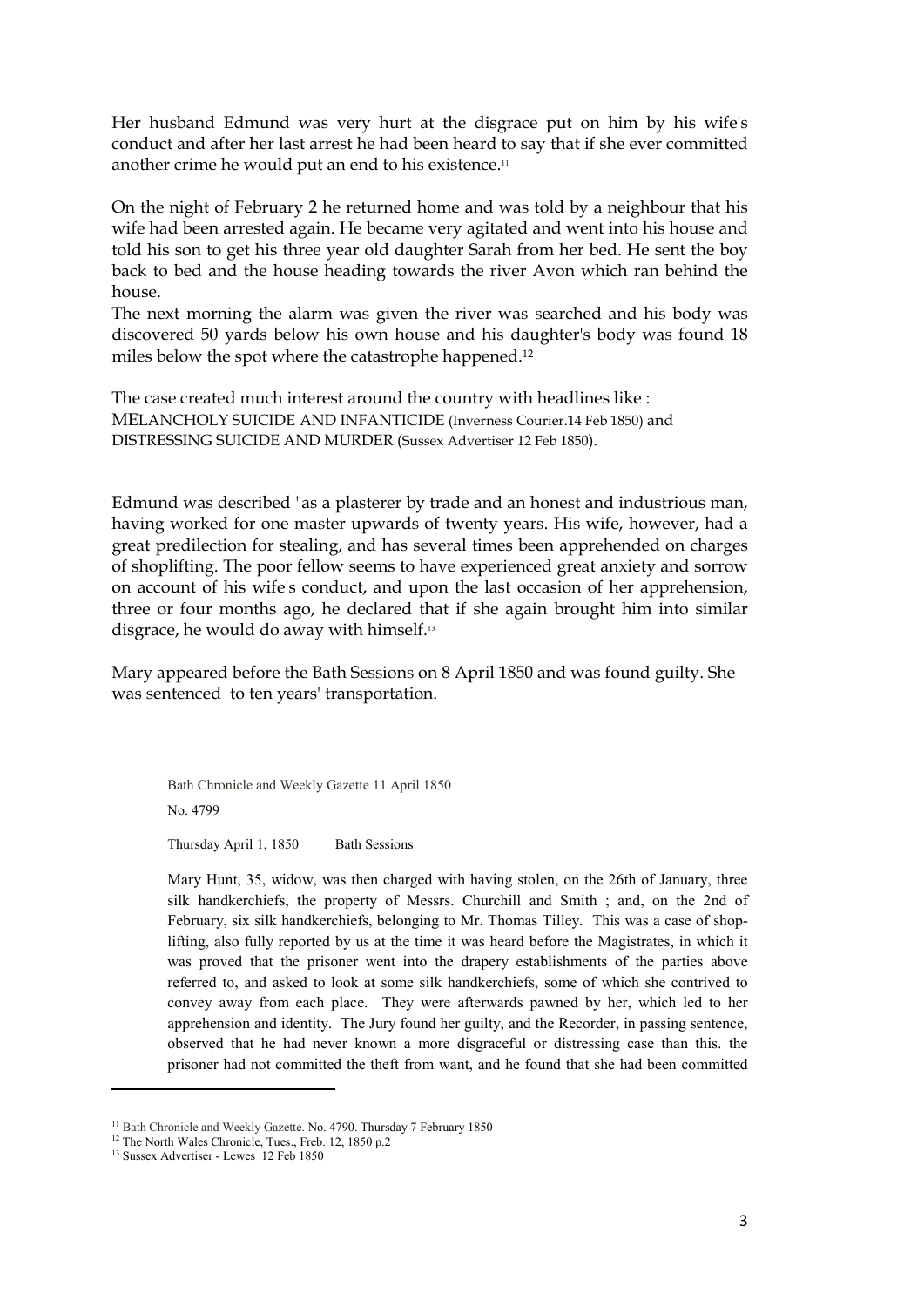before on a similar charge, and had no sooner been released from imprisonment than she repeated the offence, the result of which had been very lamentable. He sentenced her to ten years' transportation. [This woman, who had an infant at her breast, was the wife of the unfortunate man Hunt, who drowned himself and child, early in February last, in consequence of the bad conduct of his wife.]

The North Wales Chronicle, Tuesday, February 12, 1850 p.2

SUICIDE AND INFANTICIDE. - Great excitement has been created at Bath by the death of a man named Edmund Francis Hunt, who destroyed his own life and that of his child, a little girl two years and a half old. The unfortunate man was a plasterer, about thirty-seven years of age, living in Cornwall-terrace, walcot-street, and his house abuts upon the river Avon. He was a steady, industrious man, and had been in the service of his master upwards of twenty years. His wife, however, has several times been convicted of shoplifting, and the poor fellow in consequence has undergone much mental suffering. Upon the last occasion of his wife's delinquency becoming known, three or four months ago, he declared that if ever she so disgraced him again he should be induced to destroy himself. On Saturday night last, as the deceased was returning home, he was informed by a neighbour that his wife was again apprehended for shoplifting. He hastened home, took his favourite child out of bed, and was seen no more alive. On the Sunday morning the river was dragged, and the body of the unfortunate man was pulled up about fifty yards below his own house. His arms were folded over his chest as if embracing something. The water was very flush at the time, and the child must have been swilled out of her father's arms, the body being on Monday discovered in the river eighteen miles below the spot where the sad catastrophe happened. The jury returned a verdict, "That the deceased drowned himself whilst labouring under temporary insanity." The wife has been committed on the charge of shoplifting.

A lamentable consequence of Mary's actions resulted in her husband and daughter's death, her transportation to Van Diemen's Land for 10 years and the removal of her daughter Mary Ann with her. The death of their father and their mother's conviction left three very young boys unprovided for.

The three boys Edmund (13), Charles (10) and George (6) were sent to the Bath Union Workhouse in 1850. They were recorded as still being there in the 1851 census.<sup>14</sup>

In 1852 Edmund and four other boys absconded from the Bath Union Workhouse with the clothes belonging to the Union. The boys told the police officer that they had run away because the schoolmaster had beaten them severely. Edmund and two older boys were sentenced to 14 days in the Bath Gaol. The others were returned to the Workhouse for punishment. 15

 $\overline{a}$ 

<sup>&</sup>lt;sup>14</sup> 1851 Census Registration district:: Lyncombe : Bath Union Workhouse

<sup>&</sup>lt;sup>15</sup> Bath Chronicle and Weekly Gazette. 12 Feb 1852